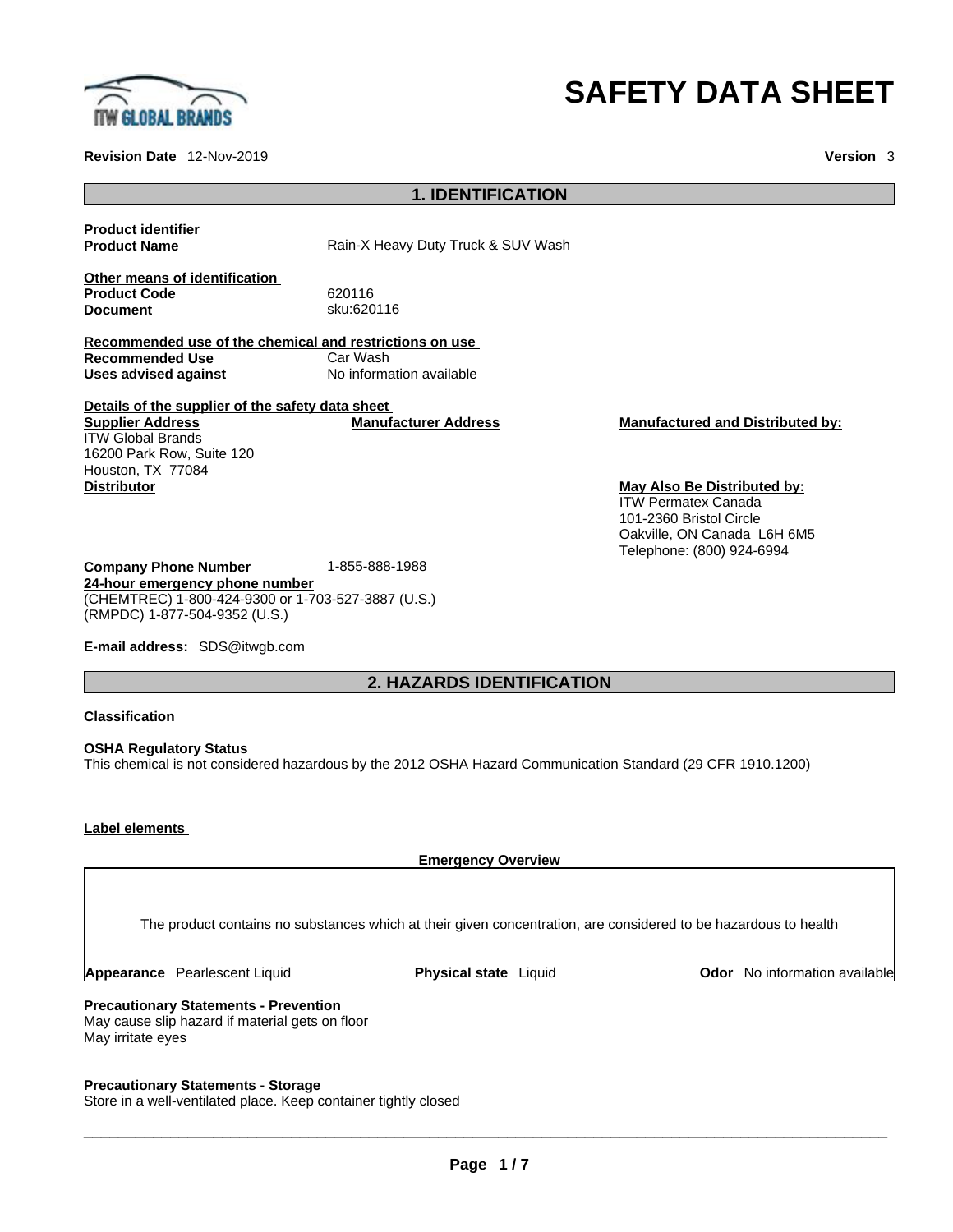#### **Precautionary Statements - Disposal**

Dispose of contents/container to an approved waste disposal plant

**Hazards not otherwise classified (HNOC)**  Not applicable

#### **Other Information**  Not applicable.

Unknown acute toxicity 2.4 % of the mixture consists of ingredient(s) of unknown toxicity

#### **3. COMPOSITION/INFORMATION ON INGREDIENTS**

| <b>Chemical Name</b>       | <b>CAS No</b> | Weight-%    |
|----------------------------|---------------|-------------|
| <b>WATER</b>               | 7732-18-5     | 100<br>60 - |
| Lauryl Sulfate<br>Ammonium | 2235-54-3     | - 0         |
| SODIUM OLEFIN SULFONATE    | 68439-57-6    | - 51        |

| <b>4. FIRST AID MEASURES</b>                                |                                                                                                                                                                                                  |  |
|-------------------------------------------------------------|--------------------------------------------------------------------------------------------------------------------------------------------------------------------------------------------------|--|
| Description of first aid measures                           |                                                                                                                                                                                                  |  |
| <b>General advice</b>                                       | Get medical advice/attention if you feel unwell.                                                                                                                                                 |  |
| Eye contact                                                 | IF IN EYES: Rinse cautiously with water for several minutes. Remove contact lenses, if<br>present and easy to do. Continue rinsing. If eye irritation persists: Get medical<br>advice/attention. |  |
| <b>Skin contact</b>                                         | IF ON SKIN:. Wash skin with soap and water. If skin irritation persists, call a physician.<br>Take off contaminated clothing and wash before reuse.                                              |  |
| <b>Inhalation</b>                                           | IF INHALED: Remove victim to fresh air and keep at rest in a position comfortable for<br>breathing. If symptoms persist, call a physician.                                                       |  |
| Ingestion                                                   | IF SWALLOWED:. Do NOT induce vomiting. Never give anything by mouth to an<br>unconscious person. Call a physician.                                                                               |  |
| Self-protection of the first aider                          | Ensure that medical personnel are aware of the material(s) involved and take precautions to<br>protect themselves.                                                                               |  |
| Most important symptoms and effects, both acute and delayed |                                                                                                                                                                                                  |  |
| <b>Symptoms</b>                                             | See section 2 for more information.                                                                                                                                                              |  |
|                                                             | Indication of any immediate medical attention and special treatment needed                                                                                                                       |  |
| Note to physicians                                          | Treat symptomatically.                                                                                                                                                                           |  |
|                                                             | <b>5. FIRE-FIGHTING MEASURES</b>                                                                                                                                                                 |  |

#### **Suitable extinguishing media**

Carbon dioxide (CO2), Dry chemical, Foam

#### **Unsuitable extinguishing media None**

## **Specific hazards arising from the chemical**

None in particular.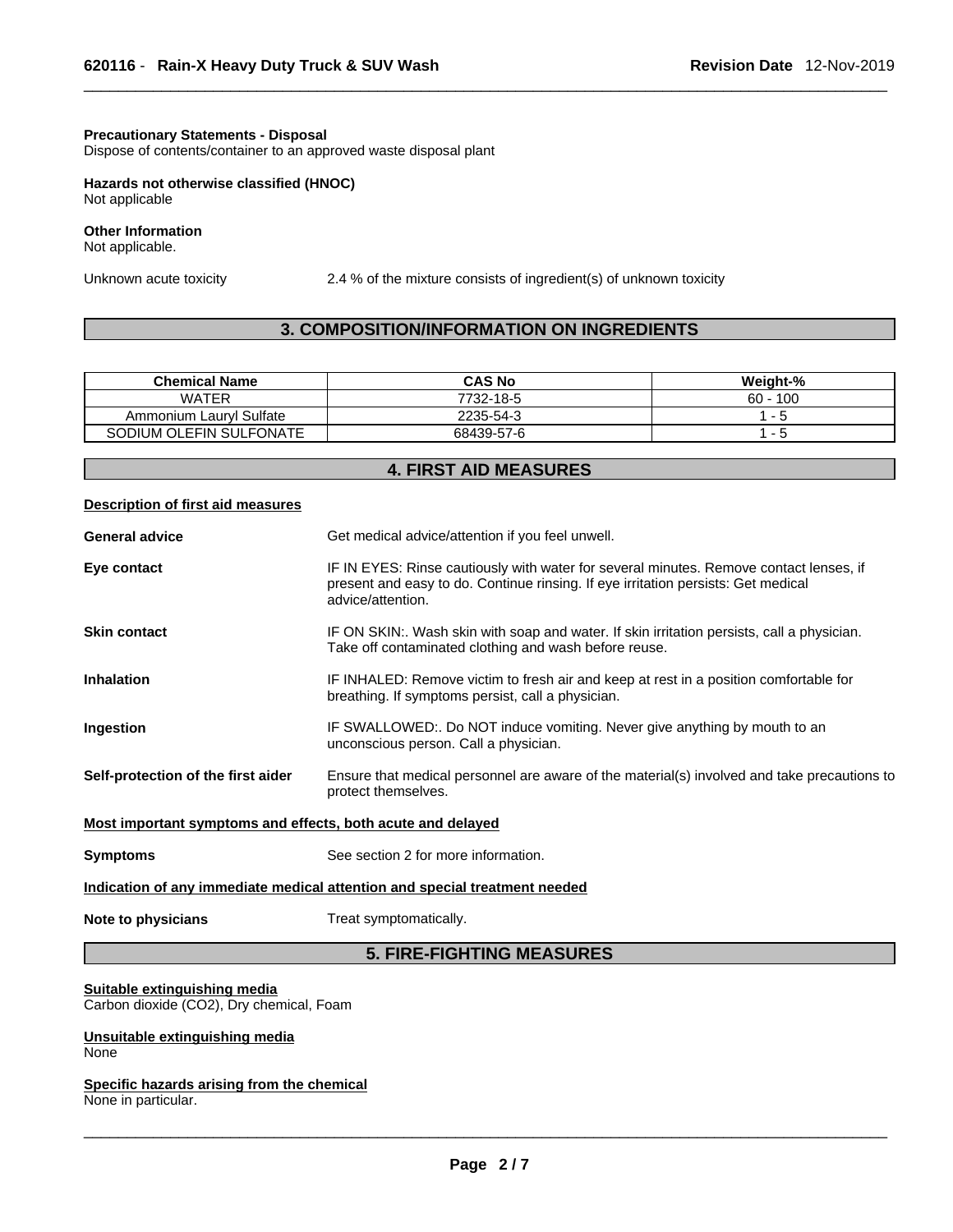#### **Explosion data**

| <b>Sensitivity to Mechanical Impact</b> | None. |
|-----------------------------------------|-------|
| <b>Sensitivity to Static Discharge</b>  | None. |

## **Protective equipment and precautions for firefighters**

As in any fire, wear self-contained breathing apparatus pressure-demand, MSHA/NIOSH (approved or equivalent) and full protective gear.

| μινι <del>σ</del> υιιν <del>ο</del> γ <del>ο</del> αι.                           |                                                                                                                                                                                                                                                                                  |
|----------------------------------------------------------------------------------|----------------------------------------------------------------------------------------------------------------------------------------------------------------------------------------------------------------------------------------------------------------------------------|
|                                                                                  | <b>6. ACCIDENTAL RELEASE MEASURES</b>                                                                                                                                                                                                                                            |
|                                                                                  | Personal precautions, protective equipment and emergency procedures                                                                                                                                                                                                              |
| <b>Personal precautions</b>                                                      | Ensure adequate ventilation, especially in confined areas. Avoid contact with eyes and skin.<br>Use personal protective equipment as required.                                                                                                                                   |
| <b>Environmental precautions</b>                                                 |                                                                                                                                                                                                                                                                                  |
| <b>Environmental precautions</b>                                                 | See section 12 for additional ecological information.                                                                                                                                                                                                                            |
| Methods and material for containment and cleaning up                             |                                                                                                                                                                                                                                                                                  |
| <b>Methods for containment</b>                                                   | Prevent further leakage or spillage if safe to do so.                                                                                                                                                                                                                            |
| Methods for cleaning up                                                          | Ensure adequate ventilation. Soak up with inert absorbent material. Sweep up and shovel<br>into suitable containers for disposal. Use personal protective equipment as required.                                                                                                 |
| Prevention of secondary hazards                                                  | Clean contaminated objects and areas thoroughly observing environmental regulations.                                                                                                                                                                                             |
|                                                                                  | 7. HANDLING AND STORAGE                                                                                                                                                                                                                                                          |
| <b>Precautions for safe handling</b>                                             |                                                                                                                                                                                                                                                                                  |
| Advice on safe handling                                                          | Handle in accordance with good industrial hygiene and safety practice. Avoid breathing<br>vapors or mists. Avoid contact with skin, eyes or clothing. Wash thoroughly after handling.<br>Wash contaminated clothing before reuse. Use personal protective equipment as required. |
| Conditions for safe storage, including any incompatibilities                     |                                                                                                                                                                                                                                                                                  |
| <b>Storage Conditions</b>                                                        | Keep containers tightly closed in a dry, cool and well-ventilated place.                                                                                                                                                                                                         |
| Incompatible materials                                                           | Strong oxidizing agents                                                                                                                                                                                                                                                          |
|                                                                                  | 8. EXPOSURE CONTROLS/PERSONAL PROTECTION                                                                                                                                                                                                                                         |
| <b>Control parameters</b>                                                        |                                                                                                                                                                                                                                                                                  |
| <b>Exposure Guidelines</b><br>NIOSH IDLH Immediately Dangerous to Life or Health |                                                                                                                                                                                                                                                                                  |
| <b>Other Information</b>                                                         | Vacated limits revoked by the Court of Appeals decision in AFL-CIO v. OSHA, 965 F.2d 962<br>(11th Cir., 1992).                                                                                                                                                                   |
|                                                                                  |                                                                                                                                                                                                                                                                                  |

**Appropriate engineering controls**

| <b>Engineering Controls</b> | Showers             |  |
|-----------------------------|---------------------|--|
|                             | Eyewash stations    |  |
|                             | Ventilation systems |  |

#### **Individual protection measures, such as personal protective equipment**

| Eye/face protection | Wear safety glasses with side shields (or goggles). |
|---------------------|-----------------------------------------------------|
|---------------------|-----------------------------------------------------|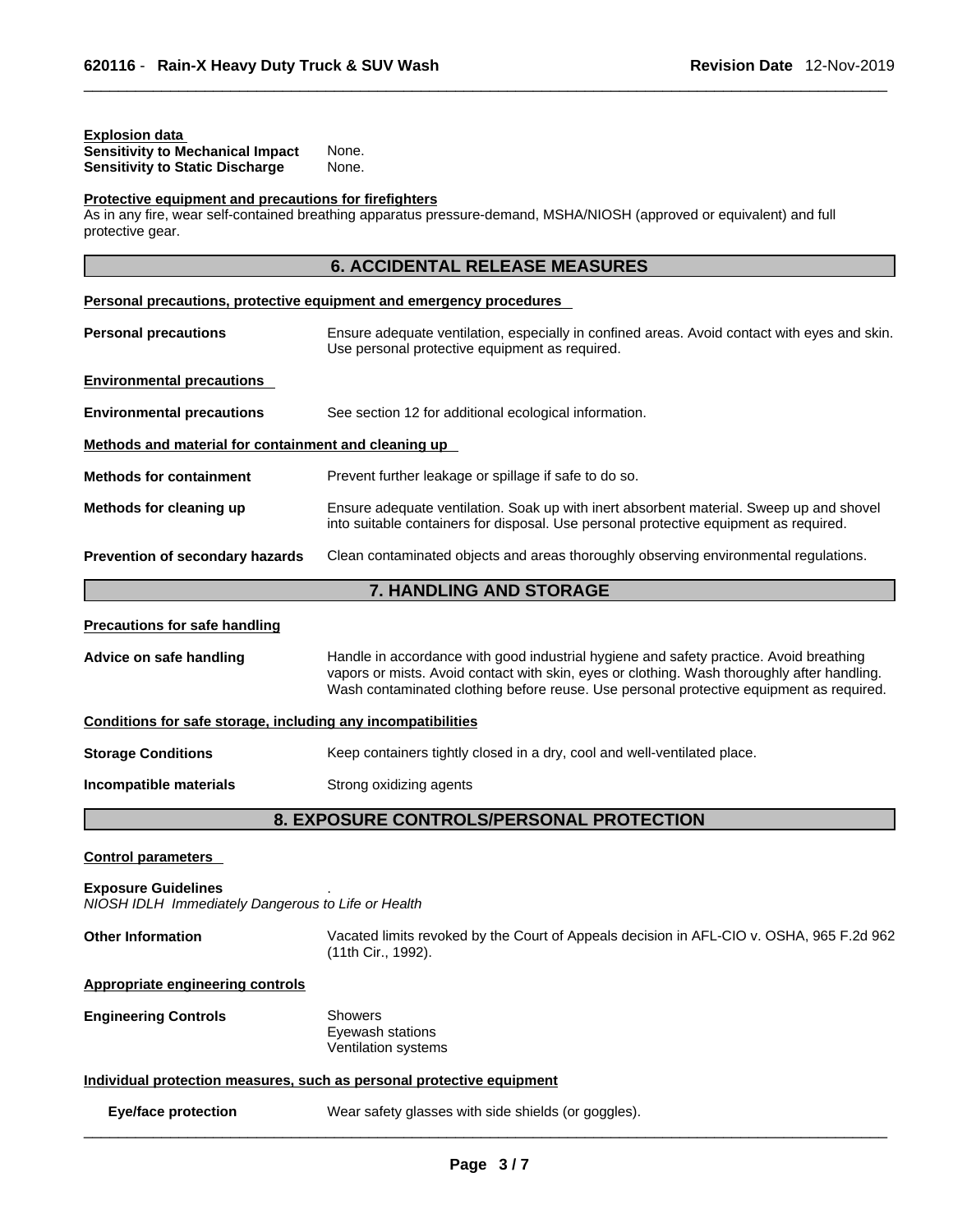| Skin and body protection              | Wear protective natural rubber, nitrile rubber, Neoprene™ or PVC gloves.                                                                        |
|---------------------------------------|-------------------------------------------------------------------------------------------------------------------------------------------------|
| <b>Respiratory protection</b>         | Use NIOSH-approved air-purifying respirator with organic vapor cartridge or canister, as<br>appropriate.                                        |
| <b>General Hygiene Considerations</b> | Handle in accordance with good industrial hygiene and safety practice. Regular cleaning of<br>equipment, work area and clothing is recommended. |

### 9. PHYSICAL AND CHEMICAL PROPERTIES

#### **9.1. Information on basic physical and chemical properties**

**Physical state** Liquid<br> **Appearance** Pearle **Appearance Community Pearlescent Liquid Odor**<br> **Pearlescent Liquid Odor Color Color Pearl White** 

**Explosive properties**<br> **Oxidizing properties**<br>
No information available **Oxidizing properties Property Remarks •** Method **Values Remarks** • Method **pH** 6.0 **Melting point / freezing point** No information available<br> **Boiling point / boiling range** 212 °F **Boiling point / boiling range Flash point** No information available **Evaporation rate rate** No information available<br> **Flammability (solid. gas)** No information available **Flammability** (solid, gas) **Flammability Limit in Air Upper flammability limit:** No information available **Lower flammability limit:** No information available **Vapor pressure** No information available **Vapor density**<br> **Relative density**<br> **Relative density**<br> **No information available**<br>  $1.04 \& 15.6^{\circ} \text{C}$ **Relative density Water solubility <br>
<b>Solubility (ies)** No information available<br>
No information available **Partition coefficient**<br> **Autoignition temperature**<br>
No information available **Autoignition temperature Decomposition temperature** No information available **Kinematic viscosity** No information available **Dynamic viscosity** No information available

**Other Information Molecular weight** No information available **VOC Content (%)** 0.0174 **Density No information available Bulk density No information available SADT (self-accelerating decomposition temperature)**

**No information available Odor threshold** No information available

No information available<br>No information available

**Softening point** No information available No information available

#### **10. STABILITY AND REACTIVITY**

#### **Reactivity**

No information available

**Chemical stability**  Stable under normal conditions

#### **Possibility of Hazardous Reactions**

None under normal processing.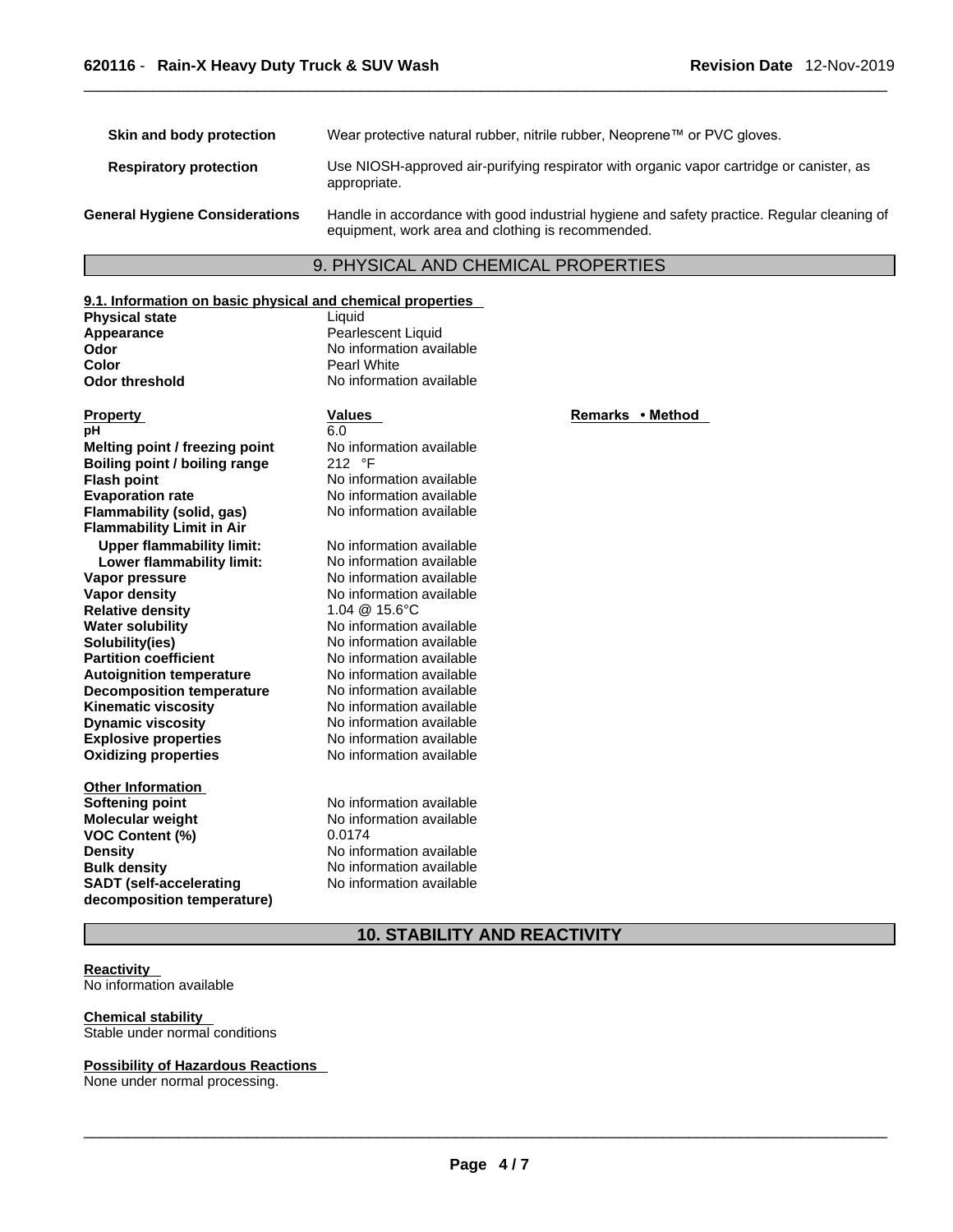## **Conditions to avoid**

Excessive heat.

#### **Incompatible materials**  Strong oxidizing agents

#### **Hazardous Decomposition Products**

Carbon oxides

#### **11. TOXICOLOGICAL INFORMATION**

#### **Information on likely routes of exposure**

| <b>Inhalation</b>   | May cause irritation of respiratory tract.                                         |
|---------------------|------------------------------------------------------------------------------------|
| Eye contact         | Contact with eyes may cause irritation. May cause redness and tearing of the eyes. |
| <b>Skin contact</b> | May cause skin irritation and/or dermatitis.                                       |
| Ingestion           | Ingestion may cause irritation to mucous membranes.                                |

| <b>Chemical Name</b>    | Oral LD50            | <b>Dermal LD50</b>   | <b>Inhalation LC50</b> |
|-------------------------|----------------------|----------------------|------------------------|
| <b>WATER</b>            | $> 90$ mL/kg (Rat)   |                      |                        |
| 7732-18-5               |                      |                      |                        |
| Ammonium Lauryl Sulfate | $= 4700$ mg/kg (Rat) |                      | -                      |
| 2235-54-3               |                      |                      |                        |
| SODIUM OLEFIN SULFONATE | $= 2220$ mg/kg (Rat) | > 740 mg/kg (Rabbit) |                        |
| 68439-57-6              |                      |                      |                        |

#### **Information on toxicological effects**

**Symptoms** No information available.

#### **Delayed and immediate effects as well as chronic effects from short and long-term exposure**

| <b>Sensitization</b>   | No information available. |
|------------------------|---------------------------|
| Germ cell mutagenicity | No information available. |
| Carcinogenicity        | No information available. |

## **The following values are calculated based on chapter 3.1 of the GHS document** .

**ATEmix (oral)** 37474 mg/kg **ATEmix** (dermal)

**12. ECOLOGICAL INFORMATION** 

#### **Ecotoxicity**

6.2674 % of the mixture consists of component(s) of unknown hazards to the aquatic environment

#### **Persistence and degradability**

No information available.

#### **Bioaccumulation**

No information available.

#### **Mobility**

No information available.

#### **Other adverse effects**

No information available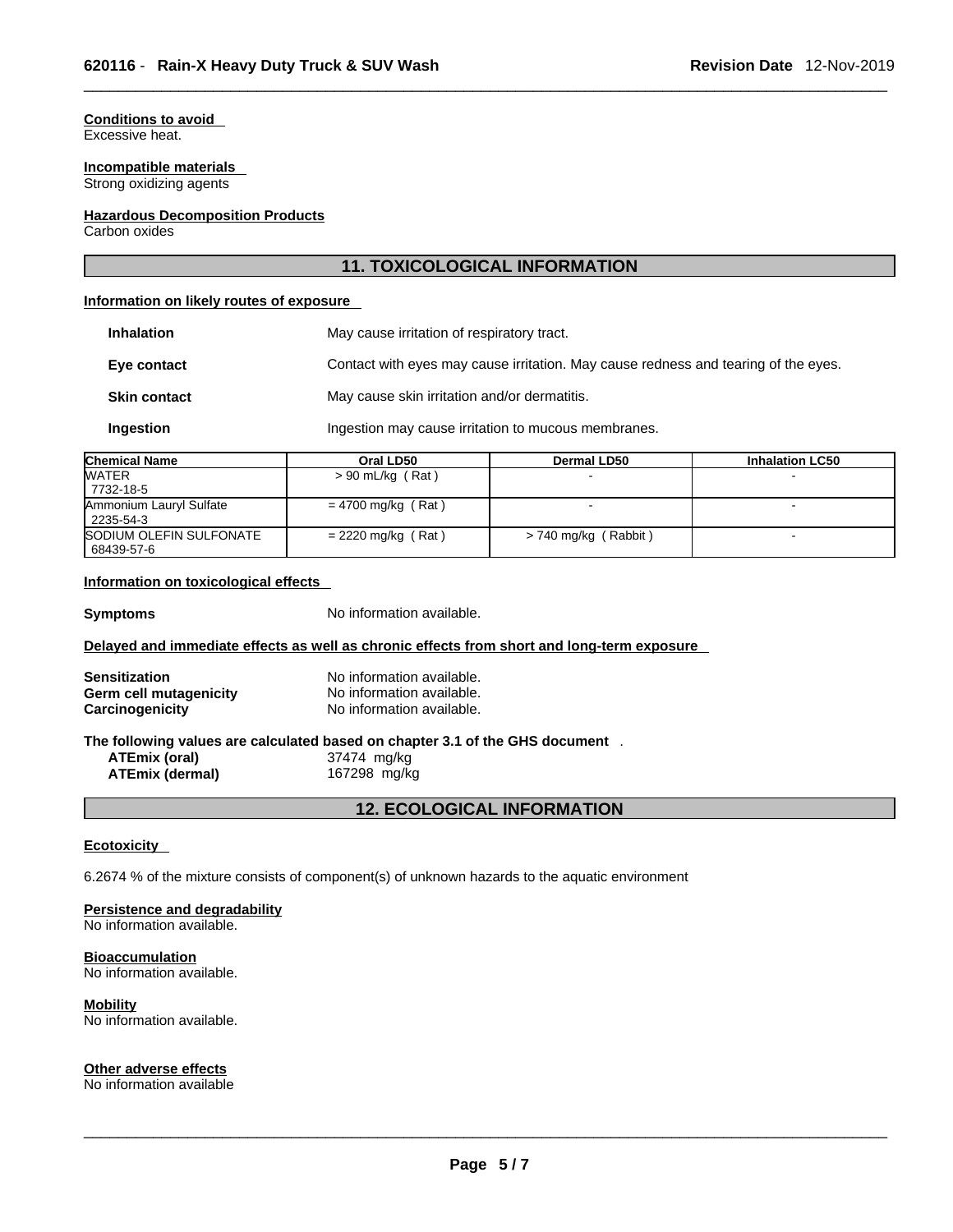#### **13. DISPOSAL CONSIDERATIONS**

#### **Waste treatment methods**

| Disposal of wastes     | Disposal should be in accordance with applicable regional, national and local laws and<br>regulations. |
|------------------------|--------------------------------------------------------------------------------------------------------|
| Contaminated packaging | Do not reuse container.                                                                                |
| US EPA Waste Number    | Not applicable                                                                                         |

This product contains one or more substances that are listed with the State of California as a hazardous waste.

#### **14. TRANSPORT INFORMATION**

| DOT<br>Proper shipping name:  | Not regulated |
|-------------------------------|---------------|
| IATA<br>Proper shipping name: | Not regulated |
| IMDG<br>Proper shipping name: | Not regulated |

#### **15. REGULATORY INFORMATION International Inventories TSCA** Complies<br> **DSL/NDSL** Complies **DSL/NDSL** Complies **EINECS/ELINCS ENCS** Does not comply<br> **IECSC** Complies **IECSC** Complies<br> **IECSC** Complies<br>
Does not **KECL**<br> **PICCS** Complies **PICCS** Complies<br> **AICS** Complies

 **Legend:** 

**TSCA** - United States Toxic Substances Control Act Section 8(b) Inventory

**DSL/NDSL** - Canadian Domestic Substances List/Non-Domestic Substances List

**AICS** Complies

 **EINECS/ELINCS** - European Inventory of Existing Chemical Substances/European List of Notified Chemical Substances

**ENCS** - Japan Existing and New Chemical Substances

**IECSC** - China Inventory of Existing Chemical Substances

**KECL** - Korean Existing and Evaluated Chemical Substances

**PICCS** - Philippines Inventory of Chemicals and Chemical Substances

**AICS** - Australian Inventory of Chemical Substances

#### **US Federal Regulations**

#### **SARA 313**

Section 313 of Title III of the Superfund Amendments and Reauthorization Act of 1986 (SARA). This product does not contain any chemicals which are subject to the reporting requirements of the Act and Title 40 of the Code of Federal Regulations, Part 372

| SARA 311/312 Hazard Categories    |    |  |
|-----------------------------------|----|--|
| Acute health hazard               | No |  |
| <b>Chronic Health Hazard</b>      | No |  |
| <b>Fire hazard</b>                | No |  |
| Sudden release of pressure hazard | No |  |
| <b>Reactive Hazard</b>            | No |  |
|                                   |    |  |